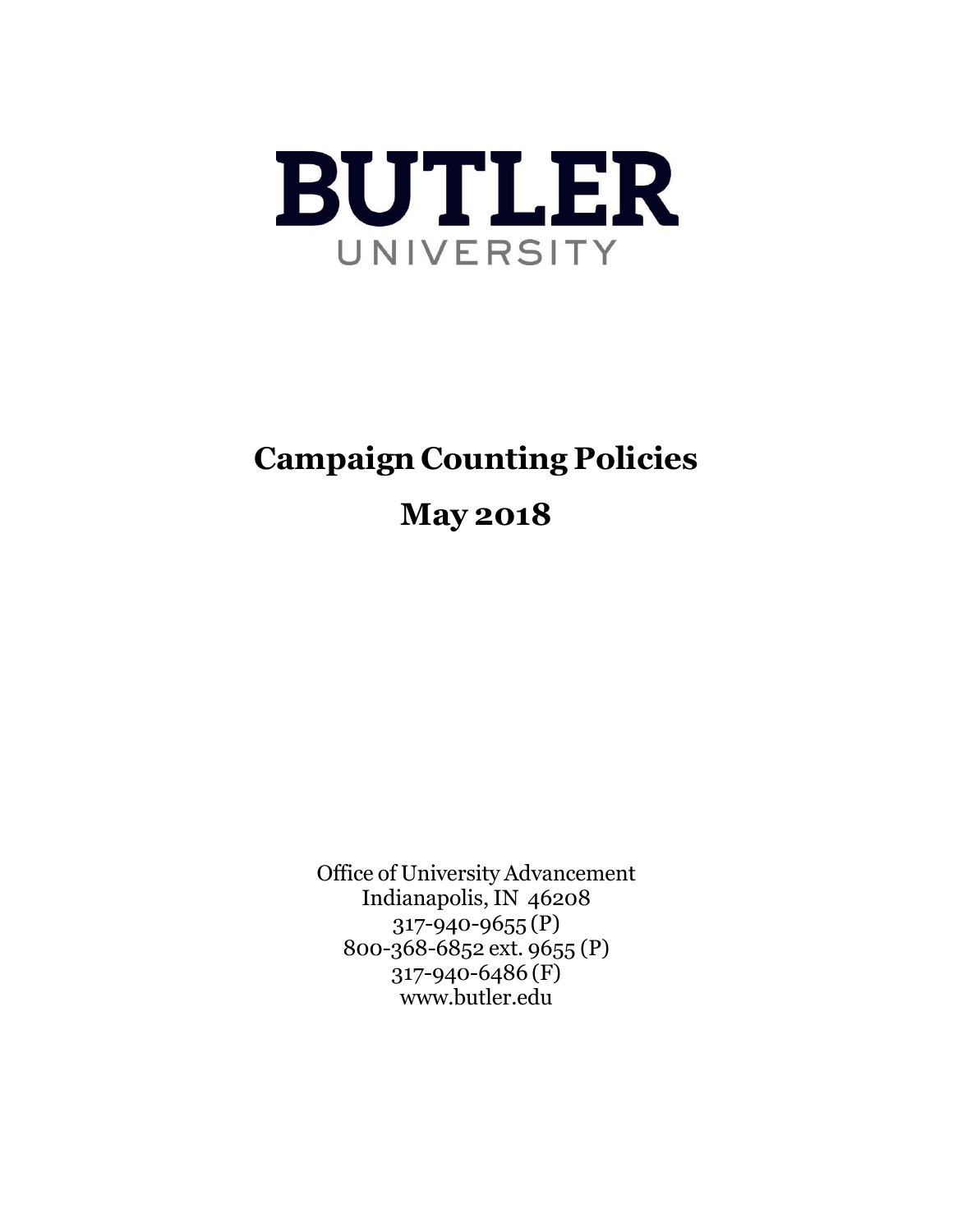#### **I. Introduction**

This document defines the guidelines for campaign counting and reporting by University Advancement at Butler University (BU) to ensure consistency. It covers all gifts and commitments made to BU to be counted in the comprehensive campaign that began June 1, 2015 and ends May 31, 2022. The comprehensive campaign will raise support for all areas of the University, including but not limited to, current program support, special purposes, capital, and endowment.

### **II. Executive Summary**

The Campaign reporting period is June 1, 2015 and May 31, 2022.

- 1. Gifts and commitments received or committed during the campaign reporting period will be counted in campaign totals. Payments on commitments that were made prior to the start of the campaign will not be counted. Gifts and commitments made prior to the start of the campaign will be counted on an exception basis with written approval by the Vice President for University Advancement, or based on prior agreements.
- 2. The recommended commitment payment period is five years or less and commitments must be paid by May 31, 2027 (five years after the end of the campaign). In rare instances, commitments of \$1 million or more may be paid over more than five years with prior approval from the Vice President for University Advancement and Vice President for Finance and Administration, in consultation with the President.
- 3. The unpaid balance of any cancelled or unfulfilled commitments will be subtracted from campaign totals when it is determined that they will not be realized.
- 4. Grants (from corporations, foundations, groups, and agencies) are to be counted. Private grants for sponsored research, contracts and government funds are not to be counted.
- 5. Cash, checks, and credit card or debit card gifts and commitments are counted at face value.
- 6. Publicly traded securities and mutual fund shares are counted by using the mean (average) of the high and low of the stock(s) or bond(s) on the day the transfer is received by Butler University's brokerage account.
- 7. Gifts in-kind valued at less than \$5,000 will be counted with provided donor estimated value.
- 8. Gifts in-kind, real estate, and other property valued at or above \$5,000 will be counted at the value placed on them per the University's Charitable Gift Policies. Corporate gifts-inkind will be counted at fair market value.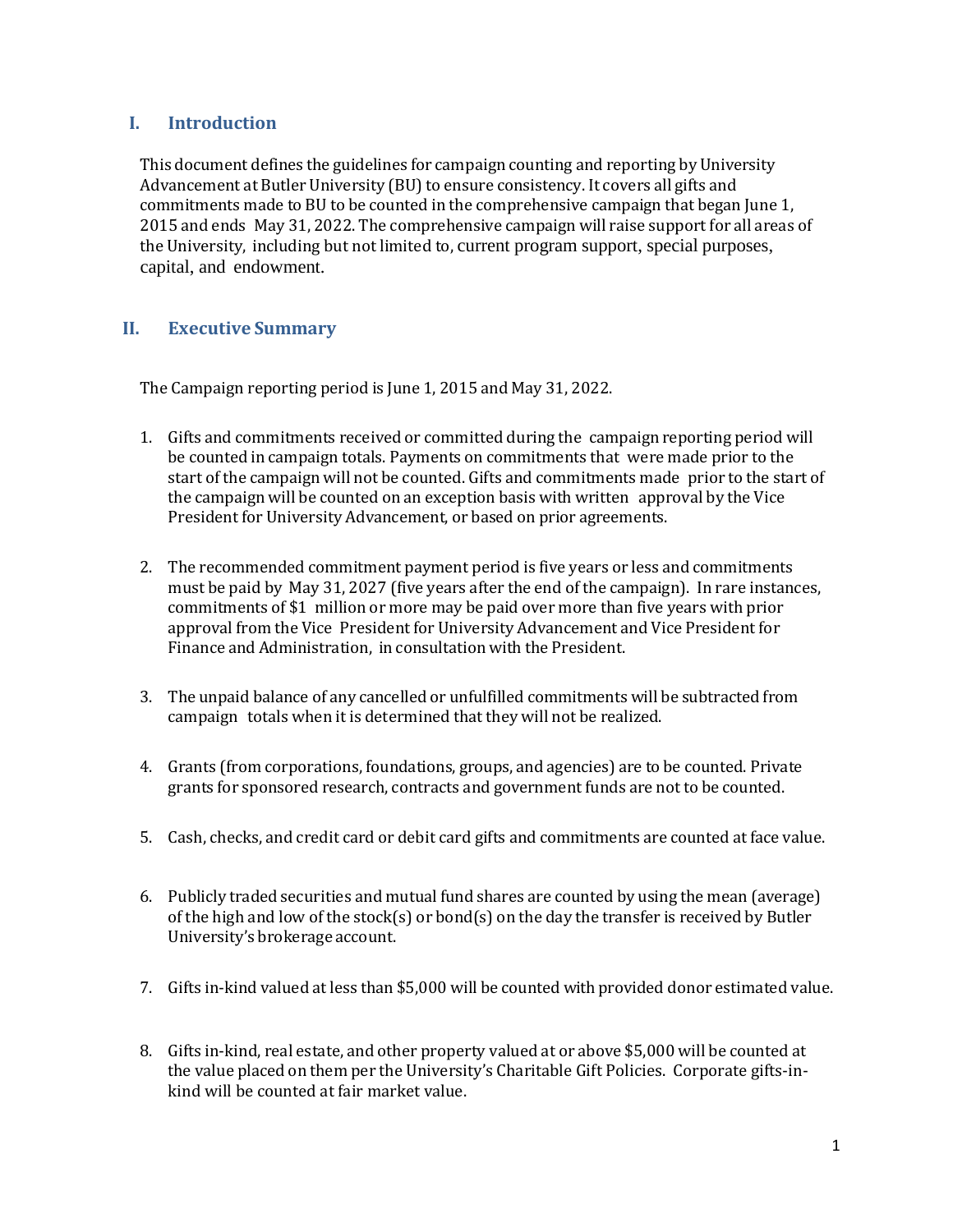- 9. Closely held stock is counted at the appraised value, or may be counted at the donor's estimated value if \$10,000 or less, with proper documentation.
- 10. All deferred (revocable and irrevocable) gifts will be counted at face value.
- 11. Conditional commitments will be counted, pending Vice President for University Advancement's approval, and if there is reasonable expectation the conditions will be met within five (5) years of the commitment being made and appropriate documentation is received.
- 12. Non-binding intentions will be counted and reported in conjunction with other campaign intentions.
- 13. None of the reporting and counting guidelines for Butler University are so rigid as to preclude exceptions for special circumstances at the discretion of the President and/or Vice President of Advancement.

## **III. Applicability & Audience**

All staff members of Butler University Advancement, University leadership, and senior volunteer leadership are responsible for knowing and following this policy.

### **IV. Policy**

#### A. Reporting Period

The reporting period is June 1, 2015 through May 31, 2022.

#### B. General Principles

1. Gifts, philanthropic grants, and commitments received or committed during the campaign reporting period will be counted in campaign totals.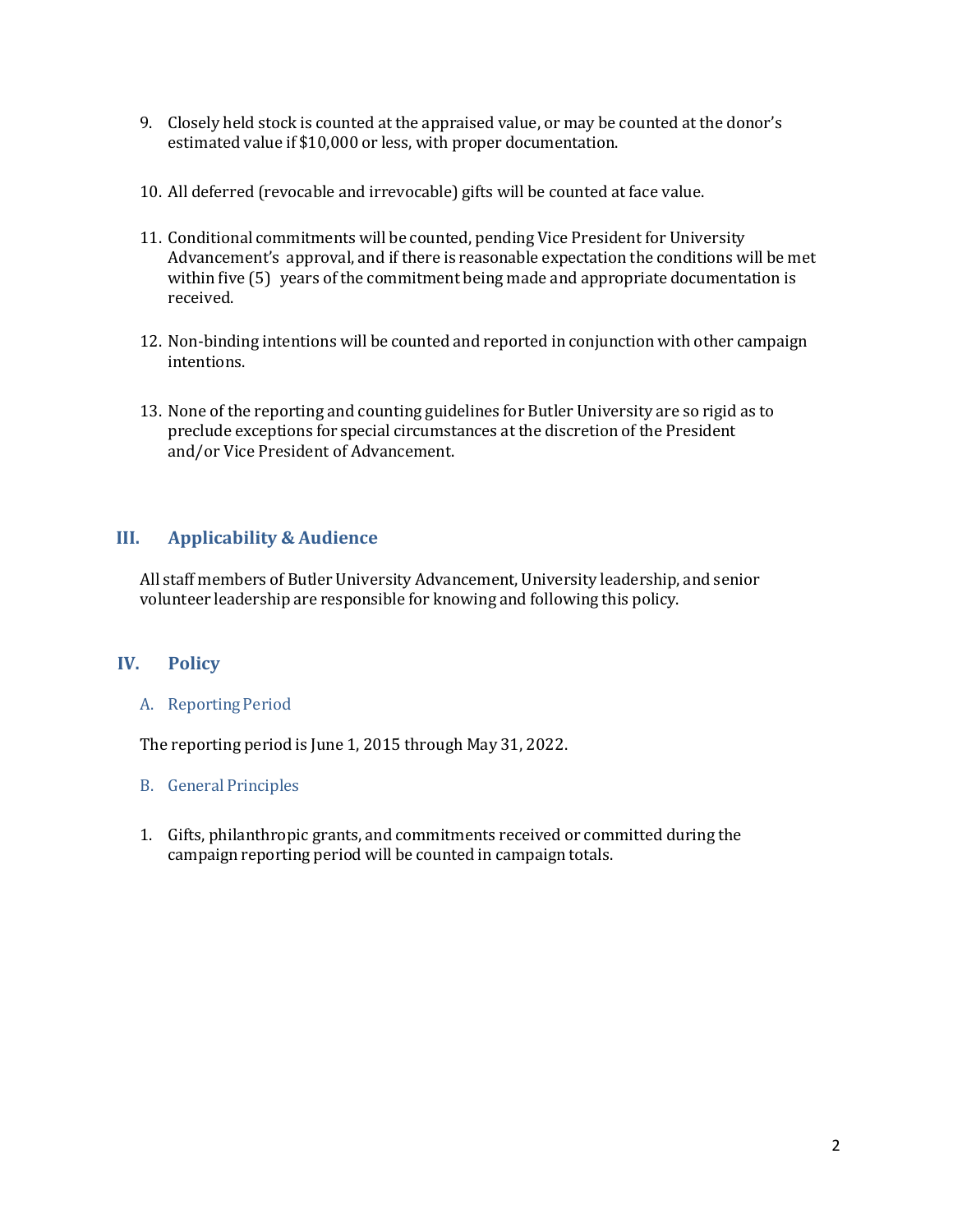- 2. Payments received during the counting period on commitments that were made prior to the start of the campaign will not be counted.
- 3. Exceptions may be made and gifts and commitments made prior to the start of the campaign may be "grandfathered" only on an exception basis with written approval by the Vice President for University Advancement or based on prior agreements.
- *4.* Gifts or philanthropic grants will be reported only when the assets are transferred irrevocably to BU. Commitments will be reported only when appropriate documentation has been received. Irrevocable planned gifts will be reported only when ownership of assets is irrevocably surrendered under a legally binding document or agreement; revocable bequest intentions will be reported when documentation is received.
- 5. The recommended commitment payment period is five years or less and commitments must be paid by May 31, 2027 (five years after the end of the campaign). Commitments of \$1 million or more may be paid over more than five years with prior approval by the Vice President for University Advancement and the Vice President for Finance and Administration.
- 6. The unpaid balance of any cancelled or unfulfilled commitments will be subtracted from campaign totals when it is determined that they will not be realized – all unpaid balance will be evaluated and revisited prior to the conclusion of the campaign.
- 7. Commitments are recorded and reported based on the donor's intention, not the designation chosen by university staff or faculty. Efforts will be made to track use of substantial gifts for stewardship purposes.
- 8. Recognition opportunities are noted in Appendix A.
- 9. None of the reporting and counting guidelines for Butler University are so rigid as to preclude exceptions for special circumstances at the discretion of the President.

### C. Campaign Counting and Reporting Guidelines

Counting for campaign reporting purposes and recognition credit to the donor will be as follows:

1. *Cash, Checks and Credit Cards:* Includes gifts made by currency, check, credit card, electronic funds transfer, and wire transfer. Will be counted and credited at full value on the date of the gift. Foreign currency will be reported as the value in U.S. Dollars on the legal asset transfer date.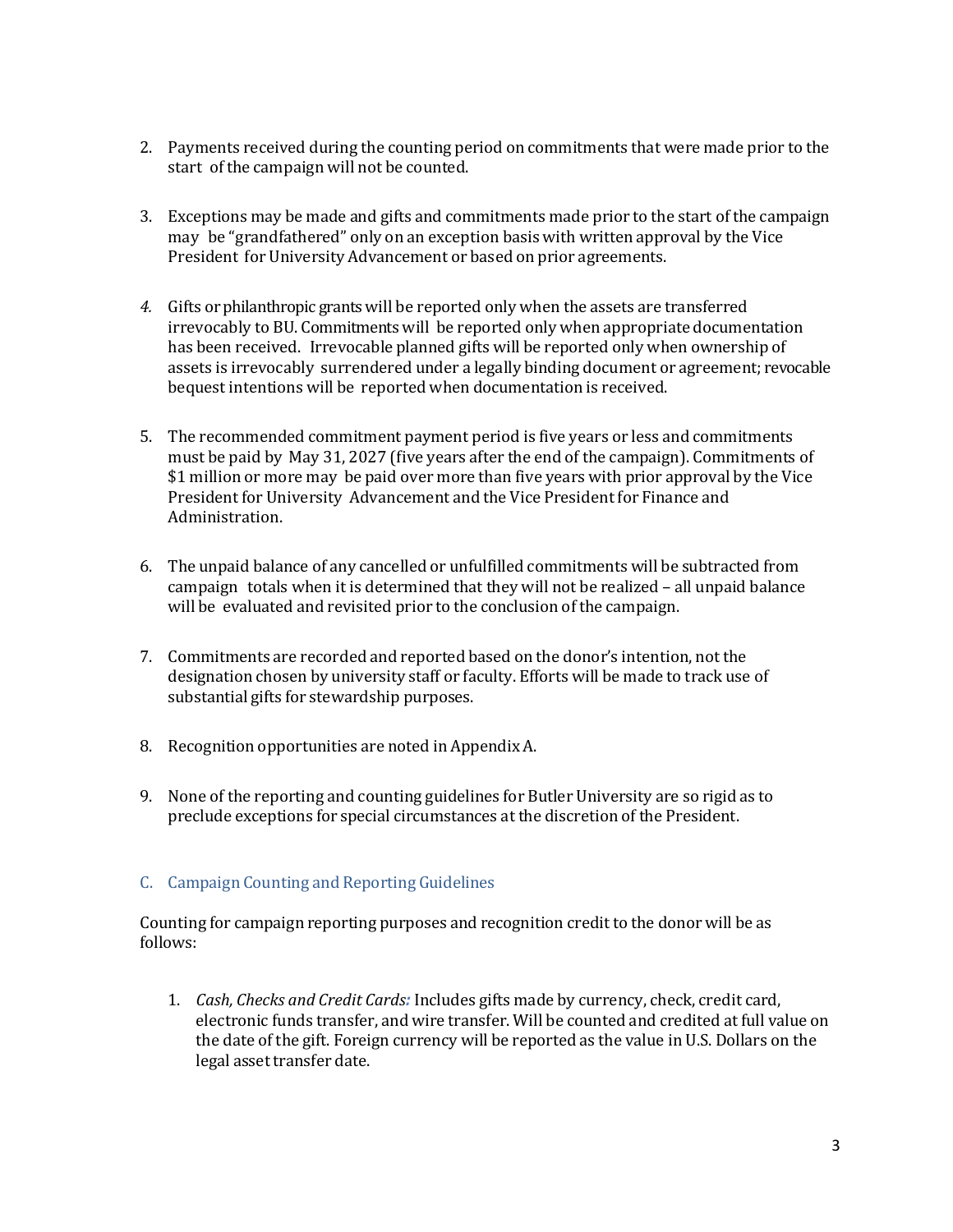- 2. *Publicly-traded Securities:* Securities that are traded on the New York and American Stock Exchanges, as well as other major U.S. and foreign exchanges and the NASDAQ; corporate bonds; government issues and agency securities may be accepted by Butler University. The value of a gift of securities is determined by the mean (average) of the high and low of the stock(s) or bond(s) on the day the transfer is received by Butler University's brokerage account.
- 3. *Closely Held Stock:* Closely held or non-publicly traded securities may be accepted only after prior review and approval by Butler University. Gifts of securities that are not publicly traded will be accepted at the discretion of the University on a case-by-case evaluation of the conditions affecting the eventual sale of the securities by the University. Such gifts will be credited at fair market value as determined by a qualified, independent appraiser secured and compensated by the donor. If restrictions are placed on the securities by the donor or by the terms of the securities themselves, acceptance of the gift shall be subject to prior approval by the Vice President, University Advancement.
- 4. *Mutual Funds:* Mutual fund shares may be accepted by the University. Shares of mutual funds will be credited at the net asset value of the shares on the gift date. If such a price is not readily available, then the value shall be determined as if the shares were untraded securities in IRS Publication 561.
- 5. *Grants and Contracts:* Charitable grant income from private, non-government sources shall be counted, but fundraising totals shall *not* include contract revenue. All government grants and awards – whether local, state (including state matching grants), federal, or foreign – will not be counted. Grants will be counted in the campaign if determined to be charitable.
- 6. *Donor-Advised Funds:* Gifts from donor-advised funds are handled like other cash gifts.
- 7. *Tangible/Intangible Personal Property/Contributed Services*: Gifts oftangible and intangible personal property, and contributed services will be accepted by BU in accordance with the charitable gift policies. If gifts are not covered by the Charitable Gift Policy, the items must undergo a business review to ensure they will be used or may be sold, as appropriate.
- 8. *Gifts of Real Estate*: Gifts of real estate must follow the documented charitable gift policies prior to acceptance. Approved gifts that qualify as a charitable contribution will be counted at fair market value on the date of the gift as determined by a qualified independent appraiser as required by the IRS for valuing non-cash charitable contributions.

Gifts of real estate may take the form of an outright, present gift of the donor's entire interest in the property, or the gift may be subject to a reserved life estate by the donor. Whether the gift is of a present interest or the remainder interest, an independent appraisal is necessary for both tax and campaign counting purposes.

9. *Planned Gifts:* Planned gifts are generally defined as gifts with a deferred component that will likely be received upon the donor's death. The value that is provided and recorded initially represents an estimate or projection of what Butler will actually receive when the gift is realized.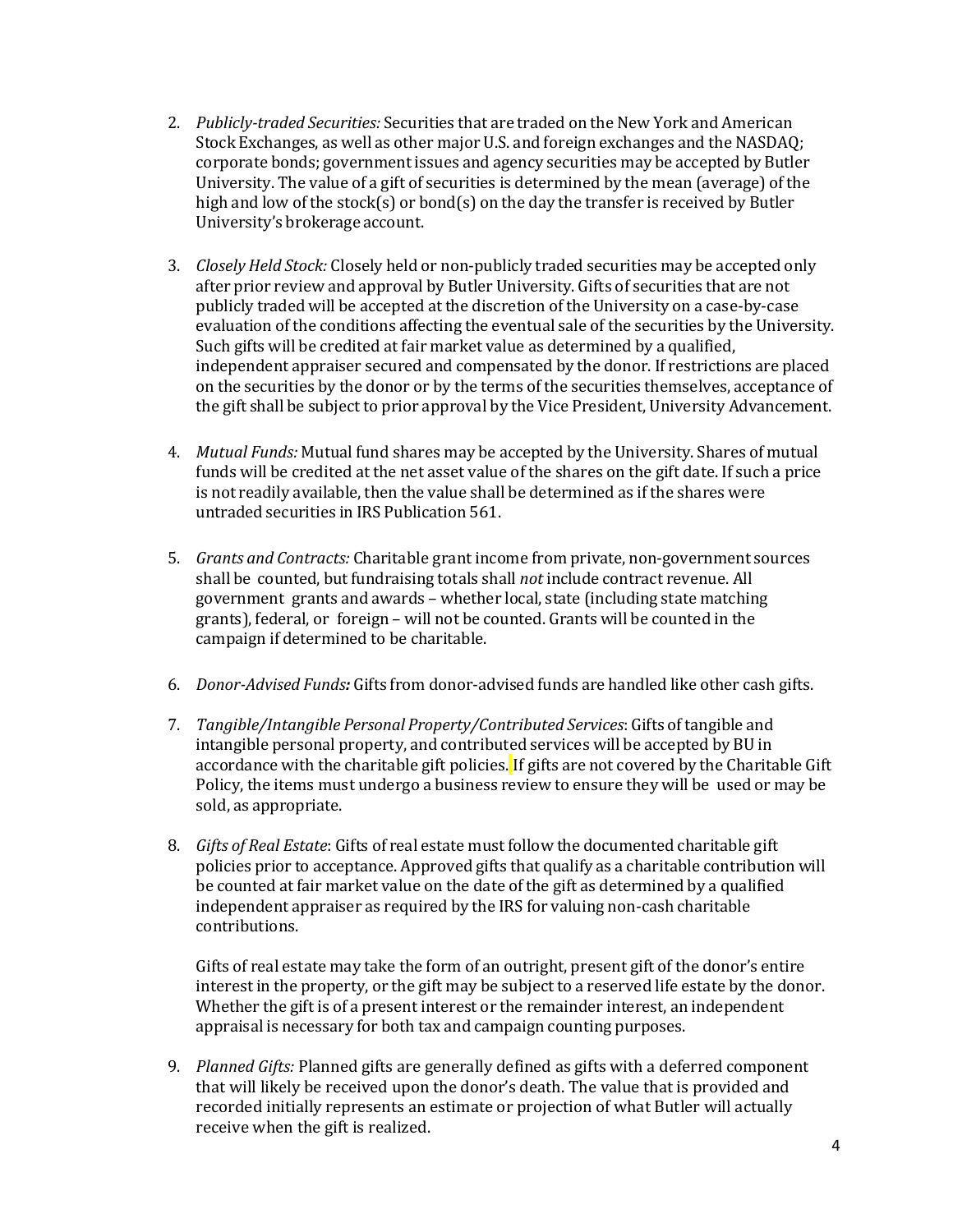Any bequest distributions received will be recorded at the value of the assets received. If there is an existing bequest commitment on the donor's or his or her spouse's record, the bequest will be recorded as a payment against that commitment. Any amount incremental to the existing intention will be recorded separately as a new gift. These gifts will be counted in the campaign totals as long as the distribution has not been counted or credited in a previous campaign.

Both revocable and irrevocable planned gifts will be counted at face value, as long as all required documentation has been provided at the time the gift is submitted for approval:

- 1. Once the appropriate documentation has been submitted, reviewed and approved, revocable estate commitments will be counted at face value and recorded as planned gift intentions.
- 2. Most irrevocable planned gifts are made in the form of vehicles that pay income to a donor or donors for a period of years or for a lifetime. At the end of that period, Butler receives the principal and unpaid income, according to the terms of the document governing the vehicle's existence. Examples of irrevocable planned gifts (and any relevant information related to counting those gifts) include:
	- Charitable Remainder Trust administered by Butler or its agent: The market value on the date the remainder trust is established will be the amount that is counted in campaign totals.
	- Charitable Remainder Trust administered by others: Provided that all appropriate documentation is provided, the fair market value of the portion that is designated to Butler University will be counted (and a value assigned) on the date that Butler is notified of the gift.
	- Charitable Gift Annuity and Deferred Payment Charitable Gift Annuity: The market value on the date the gift annuity is established will be the amount that is counted in campaign totals. In cases where a gift annuity is funded with illiquid assets, the value used for counting purposes will be determined by the Director of Gift Planning and relevant members of University Advancement's senior leadership team.
	- Remainder interest in a residence or farm (also known as a retained life estate): Gifts of real estate must follow the documented charitable gift policies prior to acceptance. The decision of whether to accept a remainder interest shall be made on a case-by-case basis, by the approval of the Vice President for University Advancement and Vice President for Finance and Administration. The fair market value of the remainder interest in the property at the time of the gift will be counted in the campaign.
	- Charitable Lead Trust: In the case of a Charitable Lead Trust, the income is paid to the charity and the remainder is ultimately distributed to family members or to the individual who established the trust. For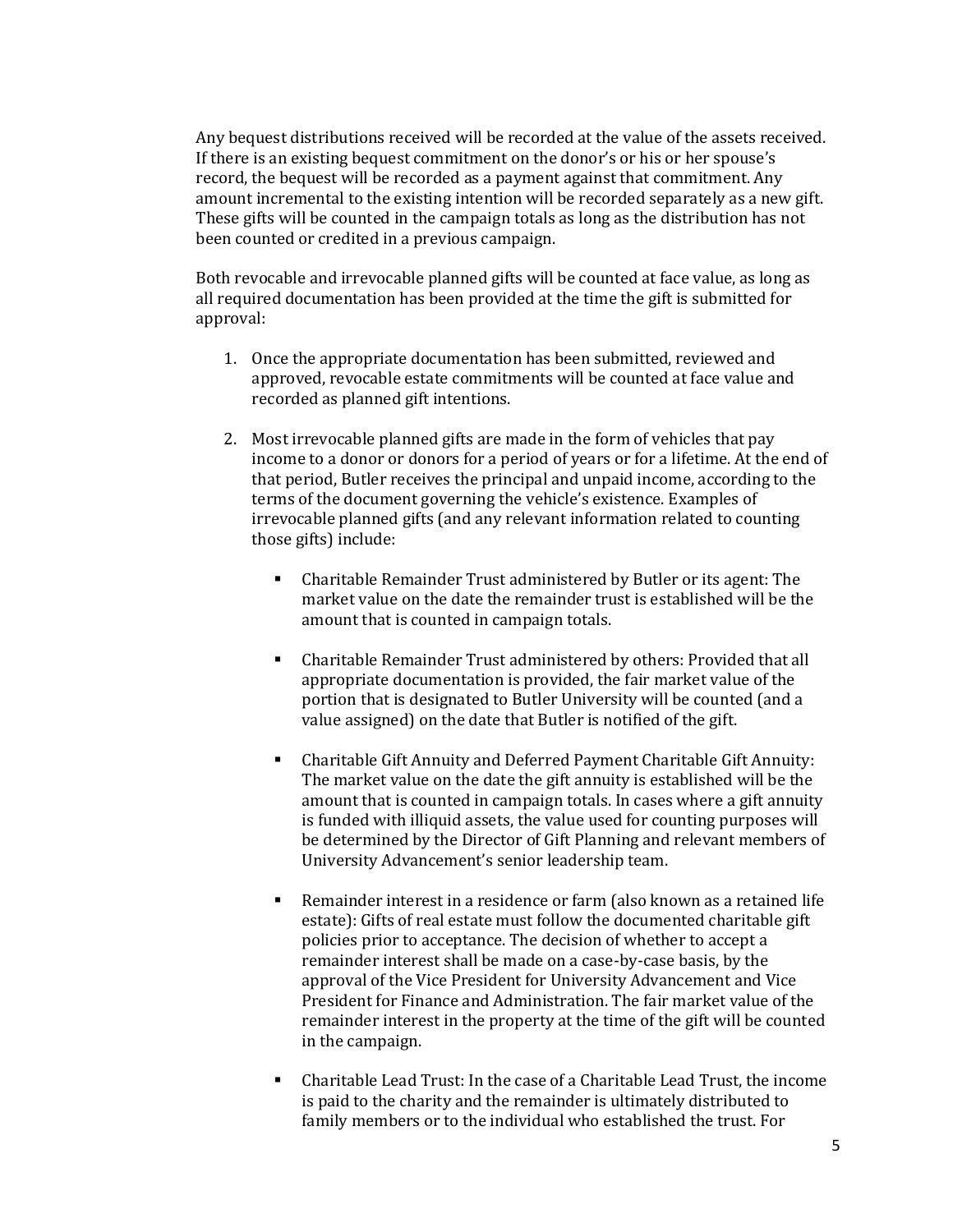counting purposes, Butler will book a commitment for the duration of expected distributions and track the distributions as payments on that commitment.

- Life Insurance: Individuals can make irrevocable gifts of life insurance that must follow the documented charitable gift policies. Life insurance policies in which BU is both the owner and beneficiary shall be counted at the cash surrender value of the policy at the time of the gift.
- Life Insurance Premiums: Gifts to pay life insurance premiums on policies owned by BU are recorded and reported as gifts at the time they are made. BU pays the premiums and the donor sends a gift to reimburse the expense. For campaign purposes, a commitment may be counted to record the donor's expected premium payments in accordance with commitment counting as detailed above.
- Life Insurance Payout (payment of policy benefits after death of insured) on Policy Owned by BU: The death benefits are considered return on investment. Any amount to be counted would be based on review on an individual basis and decisions will be made by the Director of Gift Planning and relevant members of University Advancement's senior leadership team.
- Life Insurance Payout (payment of policy benefits after death of insured) on Policy Not Owned by BU: The death benefits are recorded as a payment on life insurance expectancy or as an outright bequest received.
- 10. Matching Gifts: Gifts received from organizations and corporations that participate in a corporate matching gift program will be recorded as matching gifts and counted in campaign totals. The matching gift will be used for the same purpose as the matched donor's original gift, unless that use is prohibited by the matching gift organization's guidelines.
- 11. Commitments: Commitments will be counted at the face value.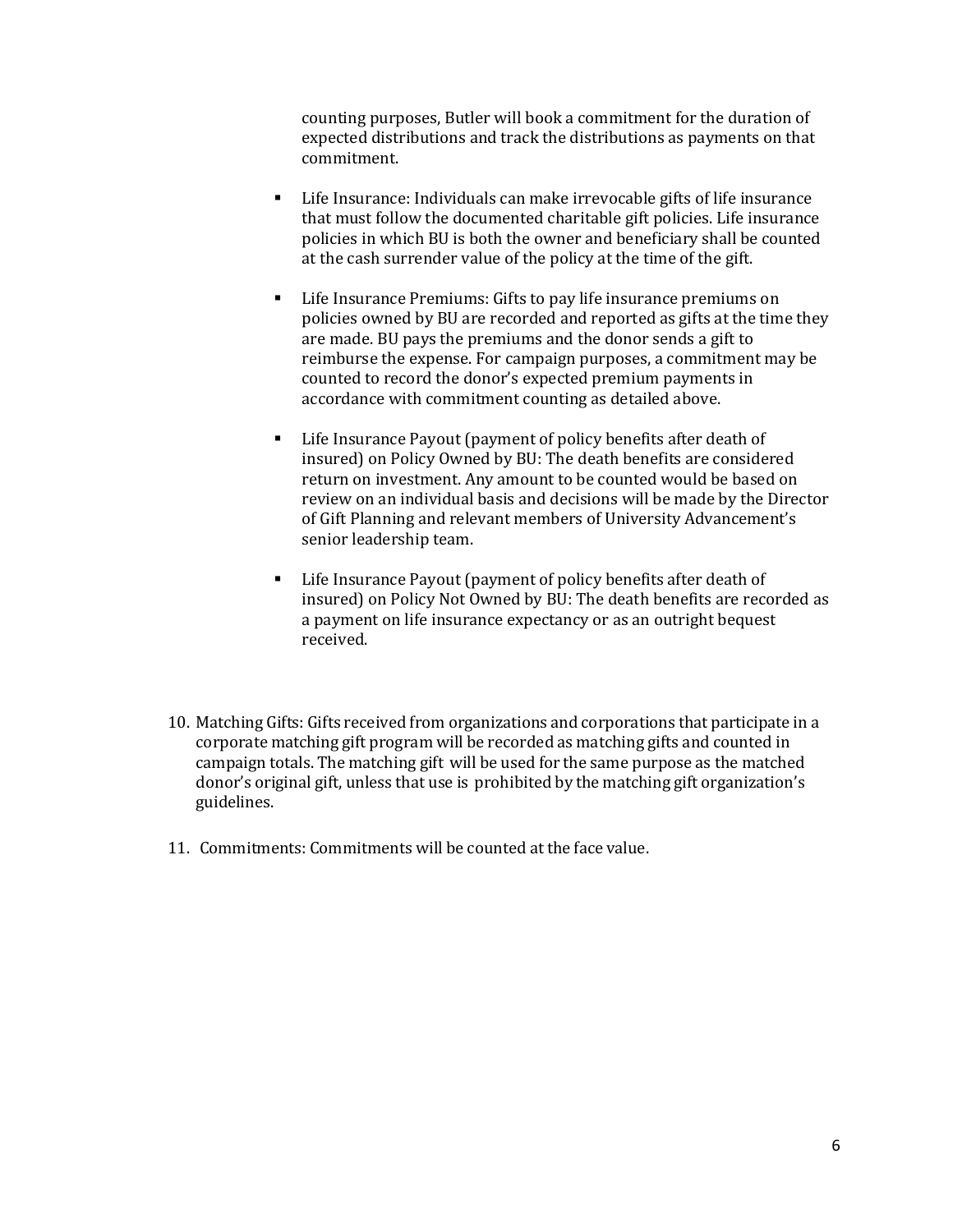- a. Conditional Commitmentss: Commitments to be paid dependent on certain conditions being met(i.e. matching grant) will be included if there is reasonable expectation that the conditions under which the commitment is made will be met within five (5) years of the commitment being made, there is appropriate documentation, most likely in the form of a gift agreement, and they are approved by the Vice President for University Advancement. They will be identified as conditional commitments for reporting purposes.
- b. Commitments with anticipated match: When a portion of the total gift will be paid through a match, the donor's portion will be recorded as commitment and the matching gift portion will be recorded as anticipated match on that commitment. Matching gifts should never be considered as a way to fulfill an individual's commitment. The matching amount will not be included in the campaign totals until the matching gifts are received.
- c. Non-Binding Intentions: The IRS does not permit a donor to satisfy his or her outstanding personal pledge through a gift from a foundation or through a donor advised fund, but donors can notify us that they intend to recommend distributions from either vehicle, which will then be tracked as a non-binding intention. These are not binding, not legally enforceable, and will be identified as non-binding for reporting purposes.

Changes in commitments:

- a. Inactive commitments: Commitments will be inactivated (written off) when they are determined to be uncollectible. In this case, the campaign will only count the paid amount and the donor will only receive campaign credit for that amount.
- b. Increased commitments: An increase to the amount of a commitment will be recorded as a new, separate commitment at the time the increase is communicated by the donor.
- c. Decreased commitments: A decrease to the amount of a commitment will result in the original commitment being decreased to the revised commitment amount and only the reduced amount will count toward campaign totals and credit.

### **V. Exclusions**

The following types of funds shall not be recorded as gifts, even if received under circumstances indicating that the payer regarded them as a contribution:

- Advertising revenue
- Appraisal costs
- Contract revenues, including sponsored research funds